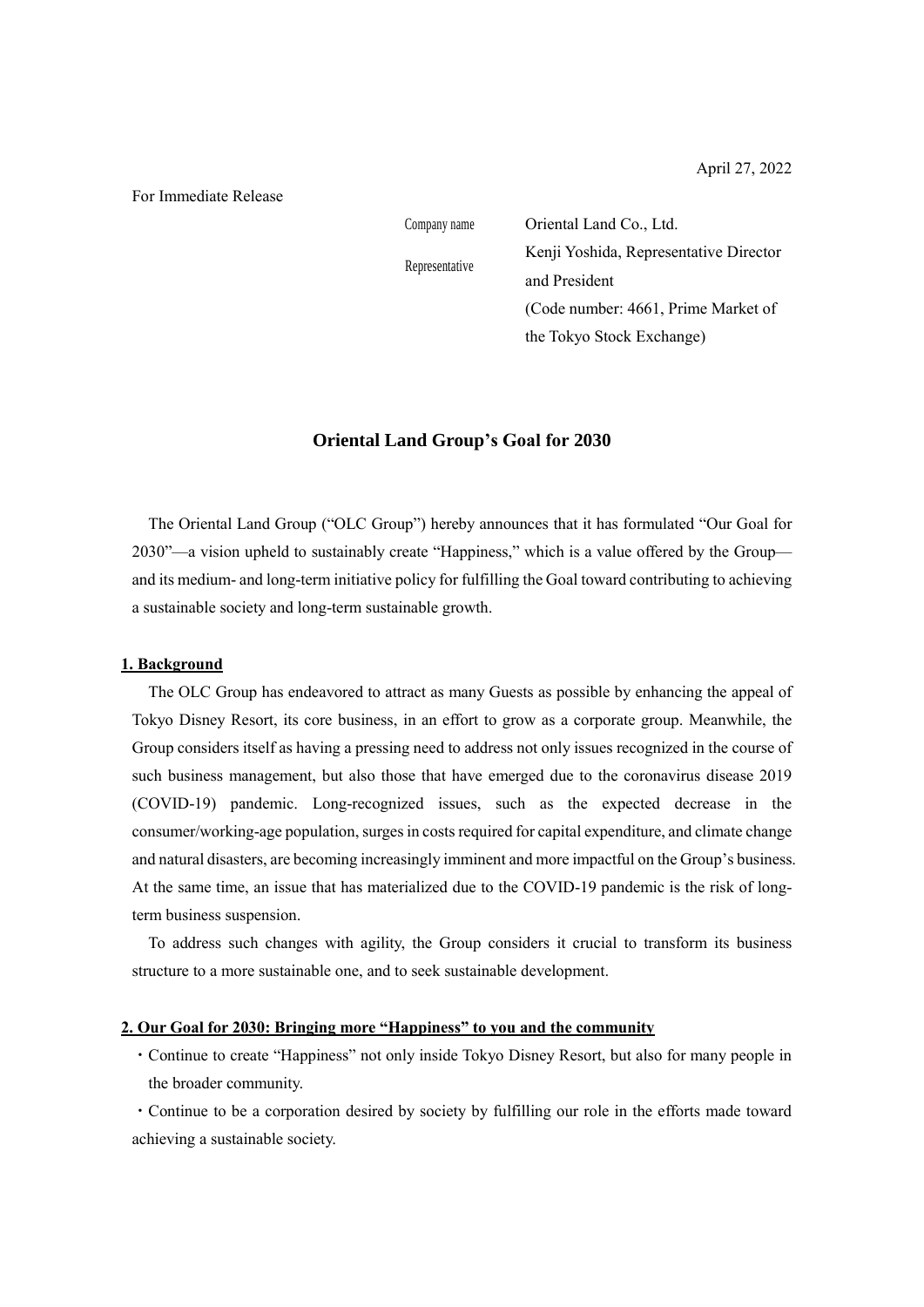・Continue to be a corporation in which employees can truly take pride.

## **3. Medium- and long-term initiative policy**

To achieve Our Goal for 2030, the OLC Group intends to promote sustainable business development and measures for eight environmental, social, and governance (ESG) areas of materiality, through which it will contribute to the achievement of the Sustainable Development Goals (SDGs).

## **1) Sustainable business development**

### **i) Existing businesses**

The OLC Group will seek higher added value for Tokyo Disney Resort as a whole by addressing diversifying Guest needs and fluctuations in demand.

#### **ii) New businesses**

The OLC Group will engage in businesses that help resolve issues faced in existing businesses and increase their value, possibly obtaining new earning opportunities.

# **2) ESG materiality**

The Group has selected eight ESG areas of materiality for capturing growth opportunities and eliminating risks with the aim of contributing to achieving a sustainable society and long-term sustainable growth.

"Employee happiness" and "Happiness of children" will be promoted as areas of materiality unique to the OLC Group.

|   | Area of materiality       | Direction of initiatives                  | Contribution to                                |
|---|---------------------------|-------------------------------------------|------------------------------------------------|
|   |                           |                                           | <b>SDGs</b>                                    |
| S | <b>Employee happiness</b> | In an effort to remain the chosen         | $5$ $_{\text{RELS}}^{\text{22-9}}$<br>12 press |
|   |                           | employer of employees, implement          | ල්<br>Œ                                        |
|   |                           | measures to help them feel a sense of joy | 8 Badas<br>$16$ <sup>TRAXES</sup><br>简         |
|   |                           | and accomplishment (job satisfaction)     |                                                |
|   |                           | and establish a comfortable and           | 10 AMBREA<br>⊕                                 |
|   |                           | supportive workplace environment and      |                                                |
|   |                           | internal systems.                         |                                                |
|   | Happiness of children     | To achieve a thriving society by          |                                                |
|   |                           | nurturing the dreams and minds of         |                                                |
|   |                           | children, who are our future, implement   |                                                |
|   |                           | measures that resonate with children,     |                                                |

#### [ESG Areas of Materiality]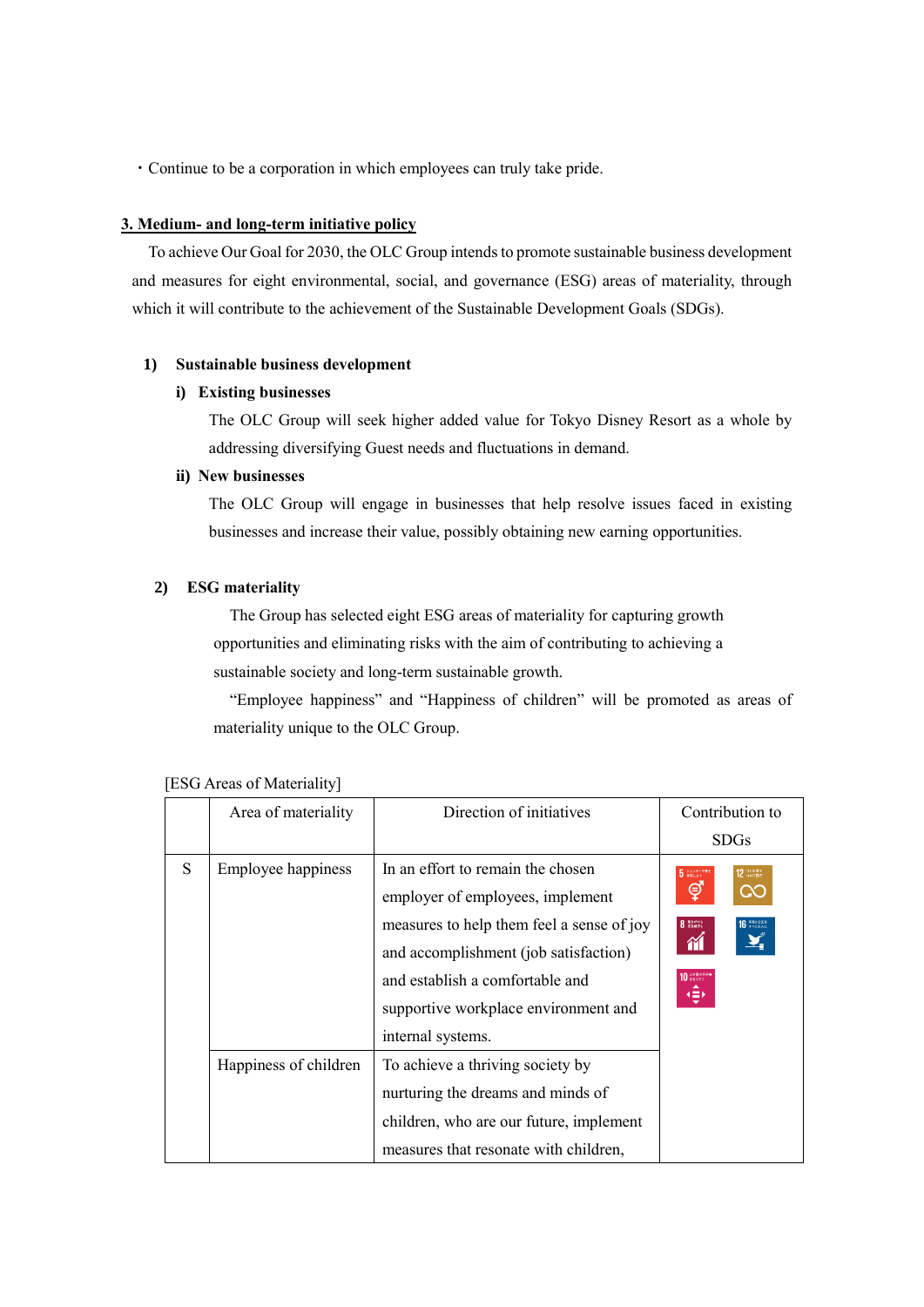|   |                       | engender their trust, and resolve social   |            |
|---|-----------------------|--------------------------------------------|------------|
|   |                       | issues pertaining to children, through the |            |
|   |                       | Tokyo Disney Resort business.              |            |
|   | Diversity & inclusion | To address changes in society and          |            |
|   |                       | customer needs and conduct business        |            |
|   |                       | activities in which diverse customer       |            |
|   |                       | values are respected, implement            |            |
|   |                       | structured measures to ensure that         |            |
|   |                       | human rights are respected, review         |            |
|   |                       | existing products and services, and build  |            |
|   |                       | systems to give due consideration to       |            |
|   |                       | diversity, among others.                   |            |
|   | Supply chain          | Develop a policy to achieve sustainable    |            |
|   | management            | procurement in collaboration with          |            |
|   |                       | suppliers.                                 |            |
| E | Measures to address   | Produce and procure renewable energy,      | 12 365 Aff |
|   | climate change and    | take energy-saving actions, install        |            |
|   | natural disasters     | environmentally friendly design, etc. to   |            |
|   |                       | reduce the risk of climate change and      |            |
|   |                       | adapt to climate change with enhanced      |            |
|   |                       | resilience in efforts to increase the      |            |
|   |                       | sustainability of business.                |            |
|   | Recycling-oriented    | Implement measures such as to save         |            |
|   | society               | resources and reduce waste pertaining to   |            |
|   |                       | products and services and promote the      |            |
|   |                       | sustainable use of resources in order to   |            |
|   |                       | contribute to the development of a         |            |
|   |                       | recycling-oriented society.                |            |
| G | Stakeholder           | To evolve business activities and          |            |
|   | engagement            | contribute to achieving a sustainable      |            |
|   |                       | society, implement measures to attribute   |            |
|   |                       | importance to appropriate and open         |            |
|   |                       | information disclosure to stakeholders     |            |
|   |                       | and dialogues with them.                   |            |
|   | Fairness in corporate | Ensure that all laws and regulations and   |            |
|   | management            | the Corporate Governance Code are          |            |